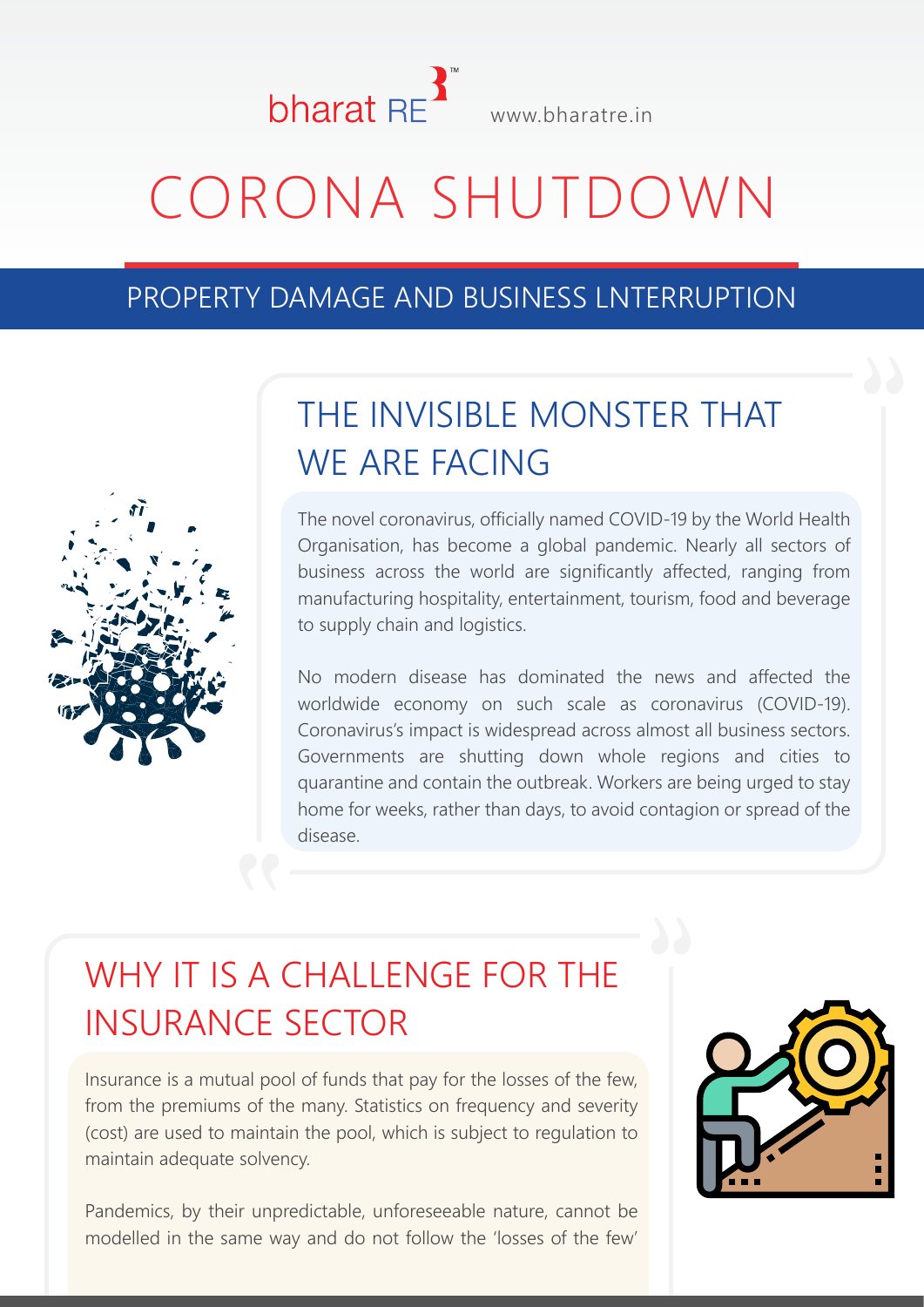principles. That is why they are not easily covered in a standard insurance market business interruption policy. The predicted cost of

COVID-19 is likely to exceed any possible insurance model and if at all covered universally by most property insurance policies under Business Interruption section, would have collapsed the insurance industry across countries, due to the sheer scale of losses and impossibility of insurers' capital to pay for those losses. COVID-19 is having drastic economic impacts on industry, including business interruption and supply disruptions. Liability risks also exist, especially in industries like health care, hospitality, transportation, and retail. Businesses are well-advised to assess their risks and determine whether existing insurance coverage may help meet such exposures.

Let us discuss two distinct areas of property insurance – (i) Property or material damage and (ii) Business Interruption as it is called all over the world and known as Loss of Profits or Consequential Loss insurance in India.

> PROPERTY OR MATERIAL DAMAGE DUE TO CORONA

The trigger for any property insurance policy and resulting time element coverage is physical damage to insured property by an insured peril. Insurers are likely to argue on two counts that ( a) that the mere introduction of a virus does not constitute direct physical loss or damage to insured property nor ( b) is it a covered peril.

While the introduction or contamination of 2019-nCoV to an insured property may be considered a fortuitous (unforeseen) event (similar to other triggers that are typically covered under property policies), it is most likely not covered due to standard policy exclusions.

The Industrial All Risks policy wording used by the Indian market does not contain Communicable disease or Infectious disease exclusion in the list of exclusions. Insurers may point to exclusions related to loss or damage arising from delay, loss or market, loss of use or indirect or remote loss or damage.

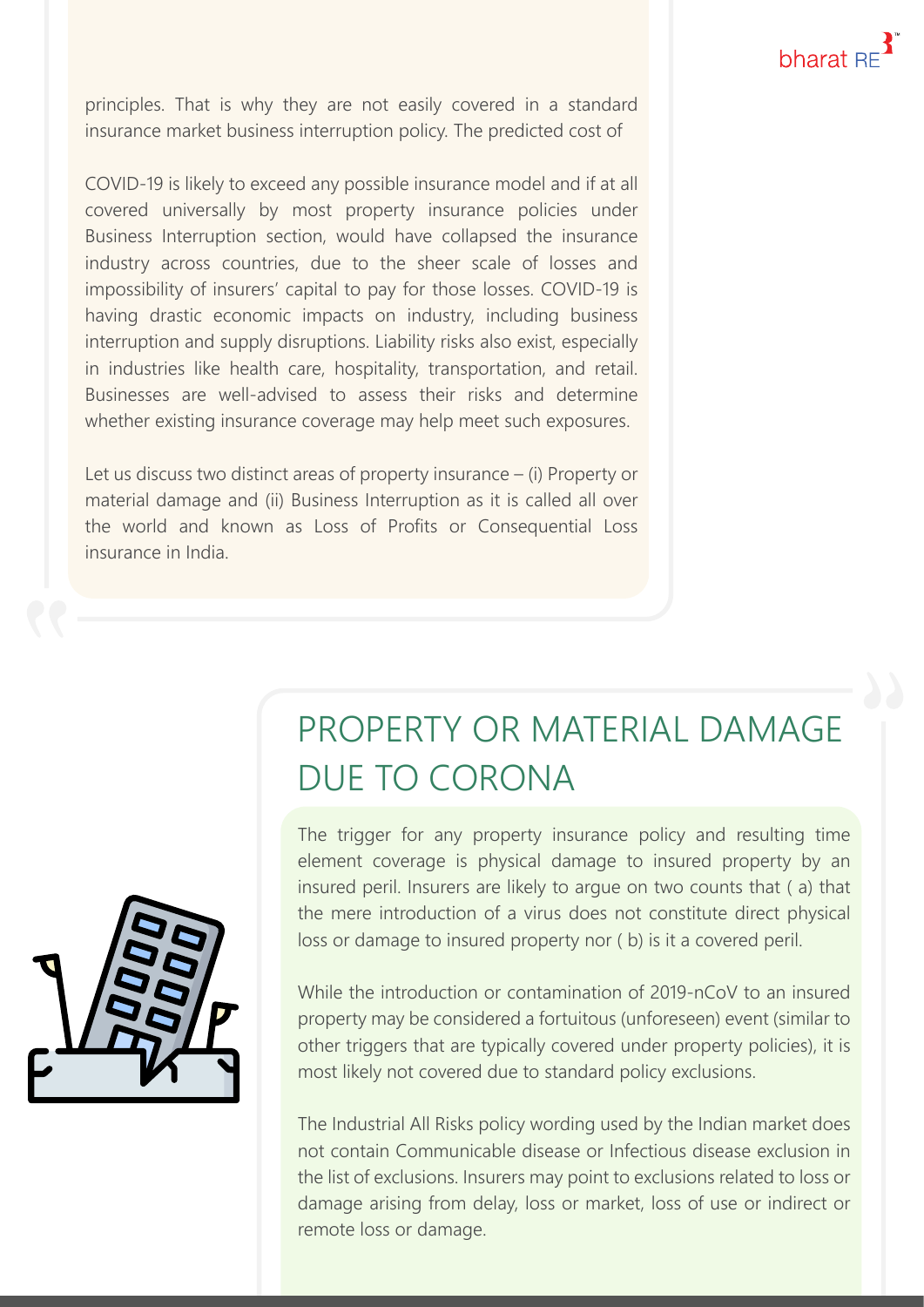Globally, one may come across policy wordings that may contain a contamination exclusion that embeds virus, disease or illness causing agent in the definition of contaminant. Most property policies, including ISO, specific insurer forms and most manuscript policies, do not cover a loss resulting from a virus.



# HOW WOULD COURTS LOOK AT THIS ISSUE

If Property all Risks, Industrial All Risks or even a simple Fire Insurance policy wordings would require physical loss or damage as an ingredient to admit claims, there appears to be a split in court jurisdictions as to what actually constitutes "physical loss or damage." Some courts restrict their analysis to require tangible changes resulting in material damage to property. Others more liberally find "physical loss" due to changes that cannot be seen or touched as long as there is a demonstrable alteration of the insured property.

One court analyzed whether property exposed to high humidity, mold, and mildew from wet air constituted direct physical loss or damage. The court determined there must be a distinct and demonstrable physical change to the property necessitating some remedial action to demonstrate physical loss or damage. "The recognition that physical damage or alteration of the property may occur at the microscopic level does not obviate the requirement that physical damage need be distinct and demonstrable. In the methamphetamine odor damage cases, the physical damage is demonstrated by the persistent, pervasive odor. In the absence of such odor, no physical damage could be found. The mere adherence of molecules to porous surfaces, without more, does not equate to physical loss or damage.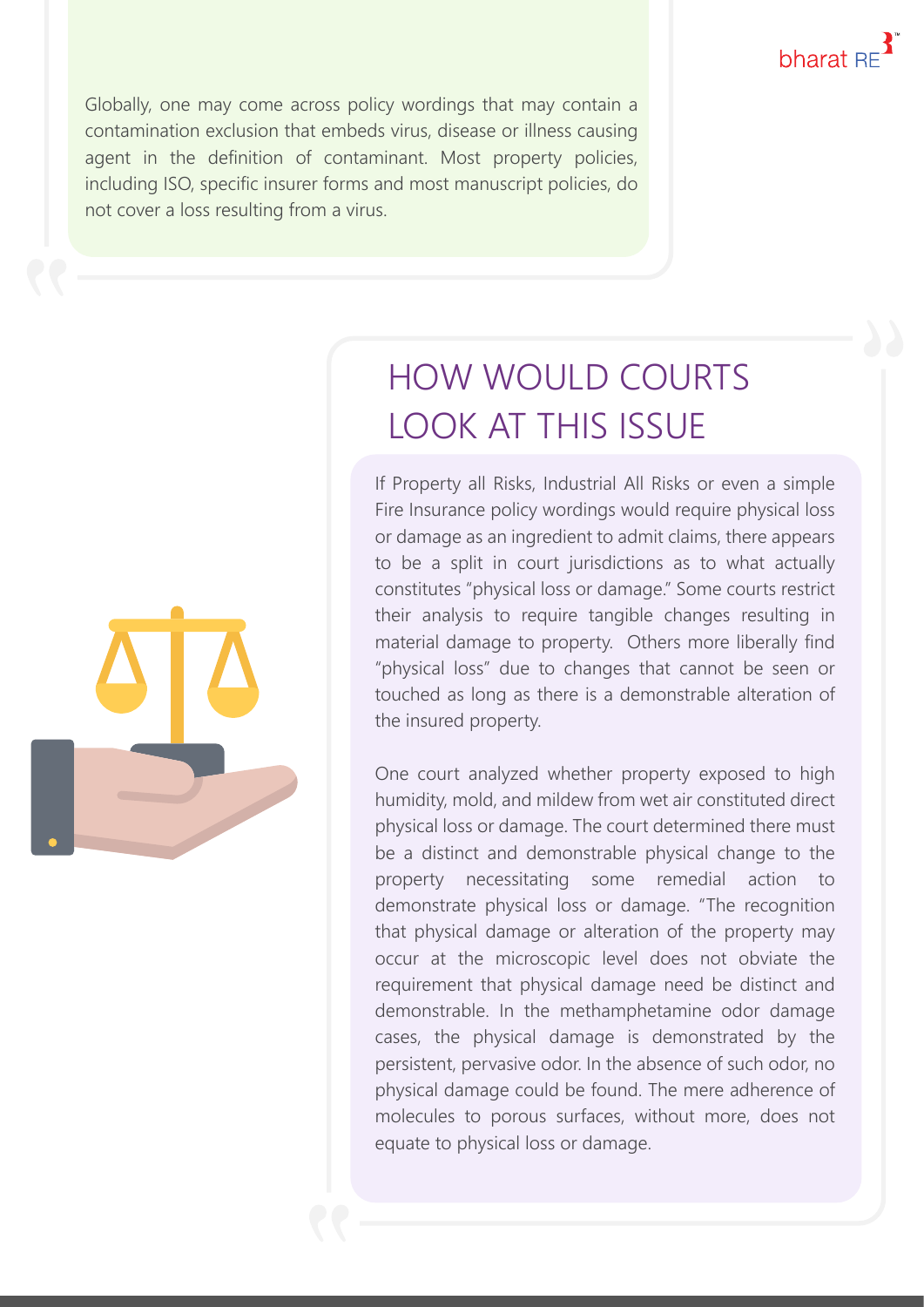

Globally, one may come across policy wordings that may contain a contamination exclusion that embeds virus, disease or illness causing agent in the definition of contaminant. Most property policies, including ISO, specific insurer forms and most manuscript policies, do not cover a loss resulting from a virus.

### CORONA AND BUSINESS INTERRUPTION INSURANCE

Business interruption insurance covers businesses for a loss of income during periods when they cannot carry out business as usual due to an insured event (such as fire or flood). It aims to put you back in the same trading position it was in before the event occurred.

In most insurance programs where Business Interruption risk is covered, the loss of income should have happened based on physical loss of damage of insured property. Especially insurance markets who have based their policy forms based on British legacy in Insurance have this requirement – it is even specifically mentioned as "Material Damage proviso' mentioned as part of BI coverage. Generally, most property policies that offer business interruption coverage require a causal connection between insured physical loss or damage and the loss of income.

This requirement of property damage is unlikely to be relevant in these circumstances where businesses are shut down due to actual contamination of the manufacturing block, one or more employees were identified as Corona infected and spent a whole shift of 8 hours in the shop floor, manufacturing section including clean rooms or temperature/dust/pollution control environment. In such a scenario you have an actual contaminated environment and one whole batch of finished product and a huge quantity of raw materials and semi-finished or Work in process kept inside that block.

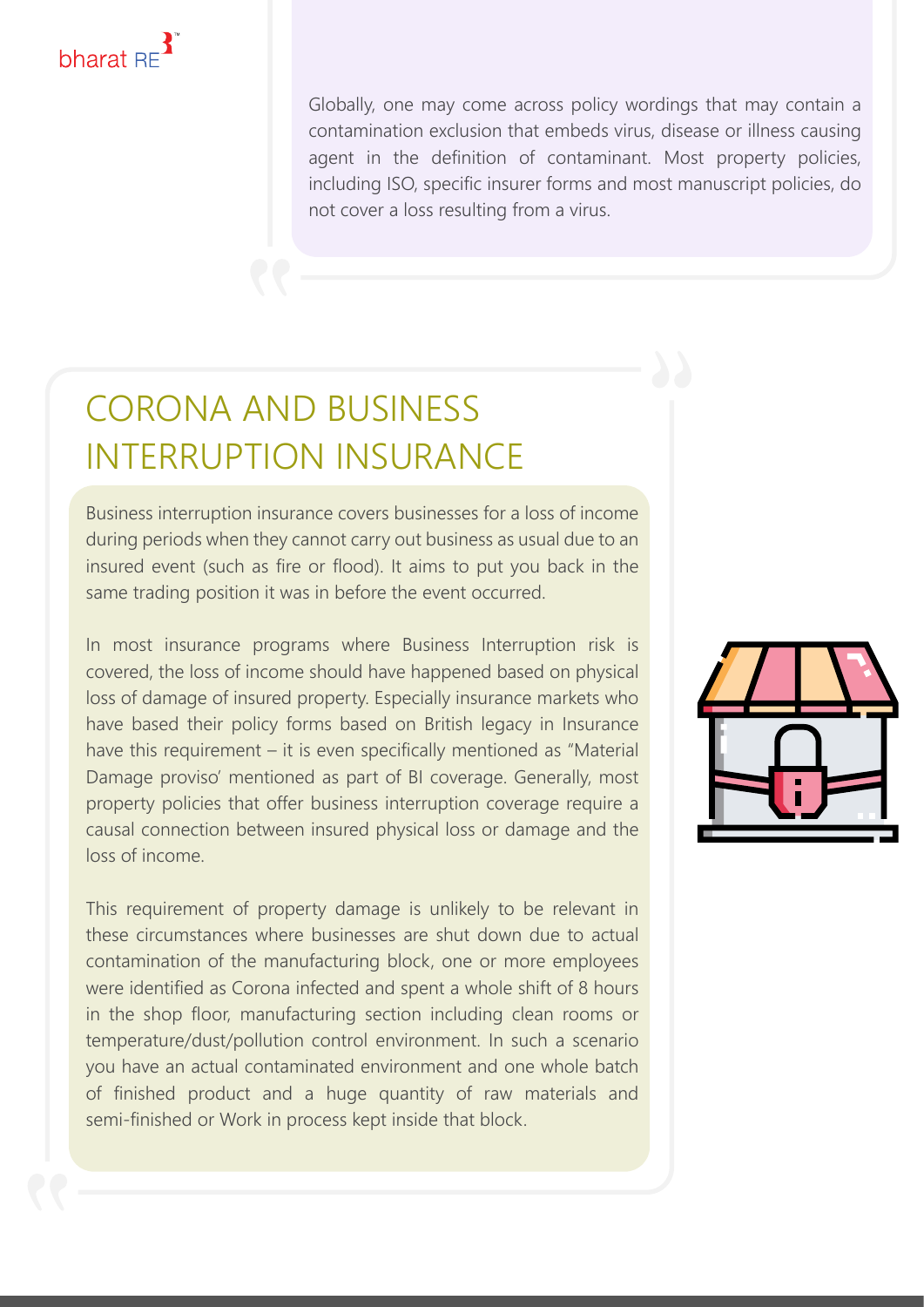

# CONTINGENT BUSINESS INTERRUPTION – SUPPLIES/ CUSTOMERS PREMISES

The cover may be extended to BI losses as a consequence of damage to property anywhere else in the world of any supplier or customer. In these circumstances, such damage is treated as if it is damage to the insured property at the insured's defined premises and subject to the other terms and conditions of cover. This may in principle be relevant in the current scenario where global supply chains have been severely impacted.

The critical issue here is whether there has been physical damage at those suppliers' /customers' premises. Moreover, investigating those incidents, given their geographical location and in circumstances of reduced travel and accessibility, may prove to be extremely challenging.

There is also potential scope for consideration of non-damage BI triggers (noted above) being combined with contingent BI cover, to the effect that cover is provided for BI arising, for example, from the closure of a supplier's premises in China (or elsewhere), by order or action of a relevant authority as a result of a 'specified' or 'notifiable' disease.

Currently, many organisations- big and small will seek relief through their business insurance, specifically through policies that cover business interruptions. But while many policies do have business interruption coverage, a significant number of these policies exclude compensation for communicable disease outbreaks, a change many insurers made after the SARS outbreak of 2003.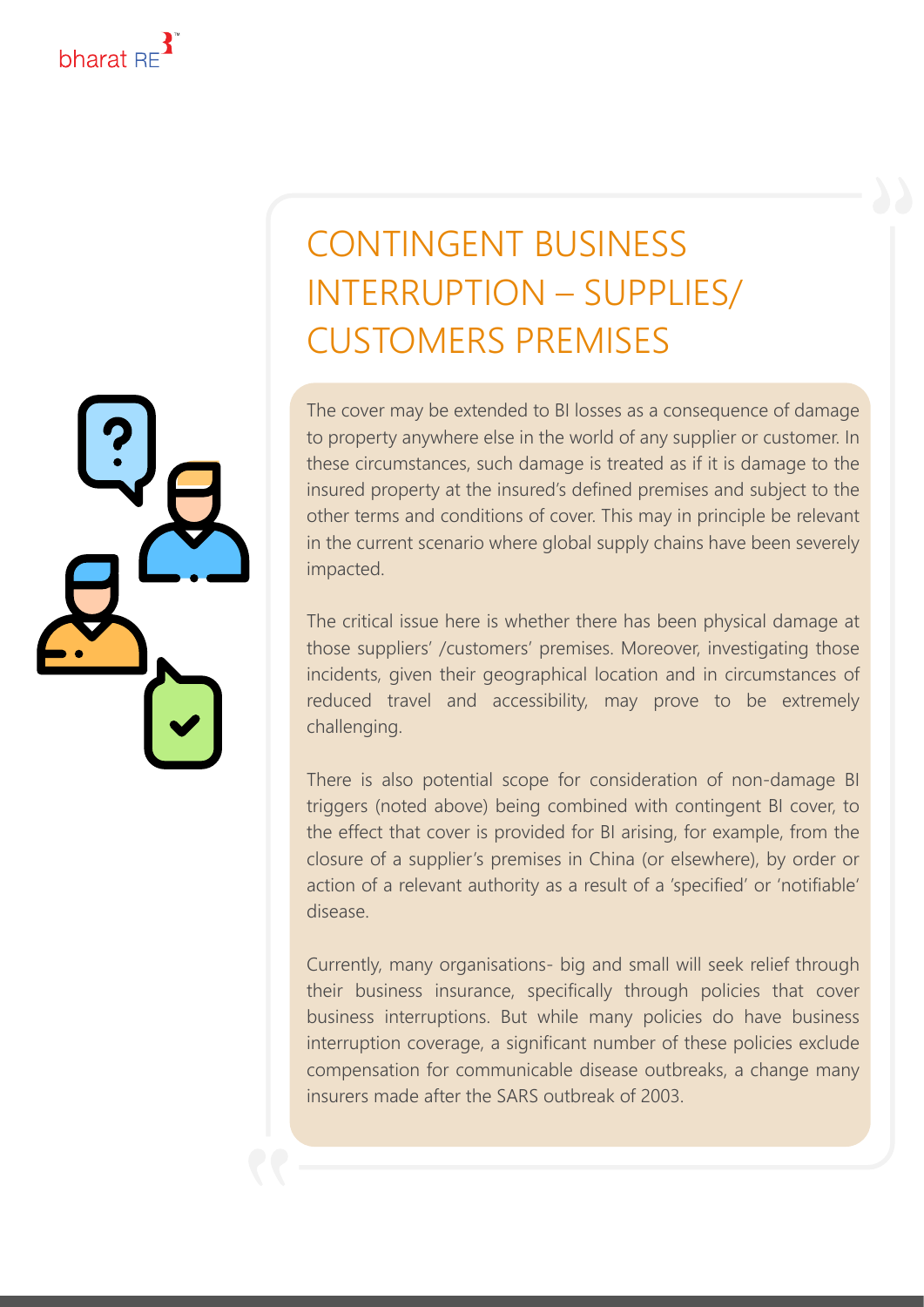

#### HAVE THERE BEEN EXCEPTIONS IN THE PAST

One rare case of how the client got indemnity for BI even without physical loss or damage to property was Mandarin Oriental in Hong Kong. Mandarin Oriental International Ltd. received \$16 million from its insurers to pay for business interruption losses due to SARS as they could not receive or book guests due to the outbreak, globally policies were quickly updated to exclude certain types of disasters - specifically communicable diseases.





#### WHAT DOES OUR POLICY FORM SAY

In India there are three types of policies cover physical assets – Standard Fire and Special Perils policy along with a Fire Loss of Profit Insurance policy is taken for BI cover, the market standard wordings of Industrial All Risks Insurance Policy and the Mega Insurance policy issued by reinsurance companies and followed by Direct insurers.

In the IAR policy the wording mentions Business Interruption cover as follows:

The Company agrees that if during the Period of Insurance the business carried on by the Insured at all the premises specified & listed in the Schedule is interrupted or interfered with in consequence of loss destruction or damage indemnifiable under Section I, then the Company shall indemnify the Insured for the amount of loss as hereinafter defined resulting from such interruption or interference

The issue both insurers and insureds will face, therefore, is whether the insured's lost business income was the direct result of physical loss or damage. This will be a key issue in considering coverage for coronavirus-related claims.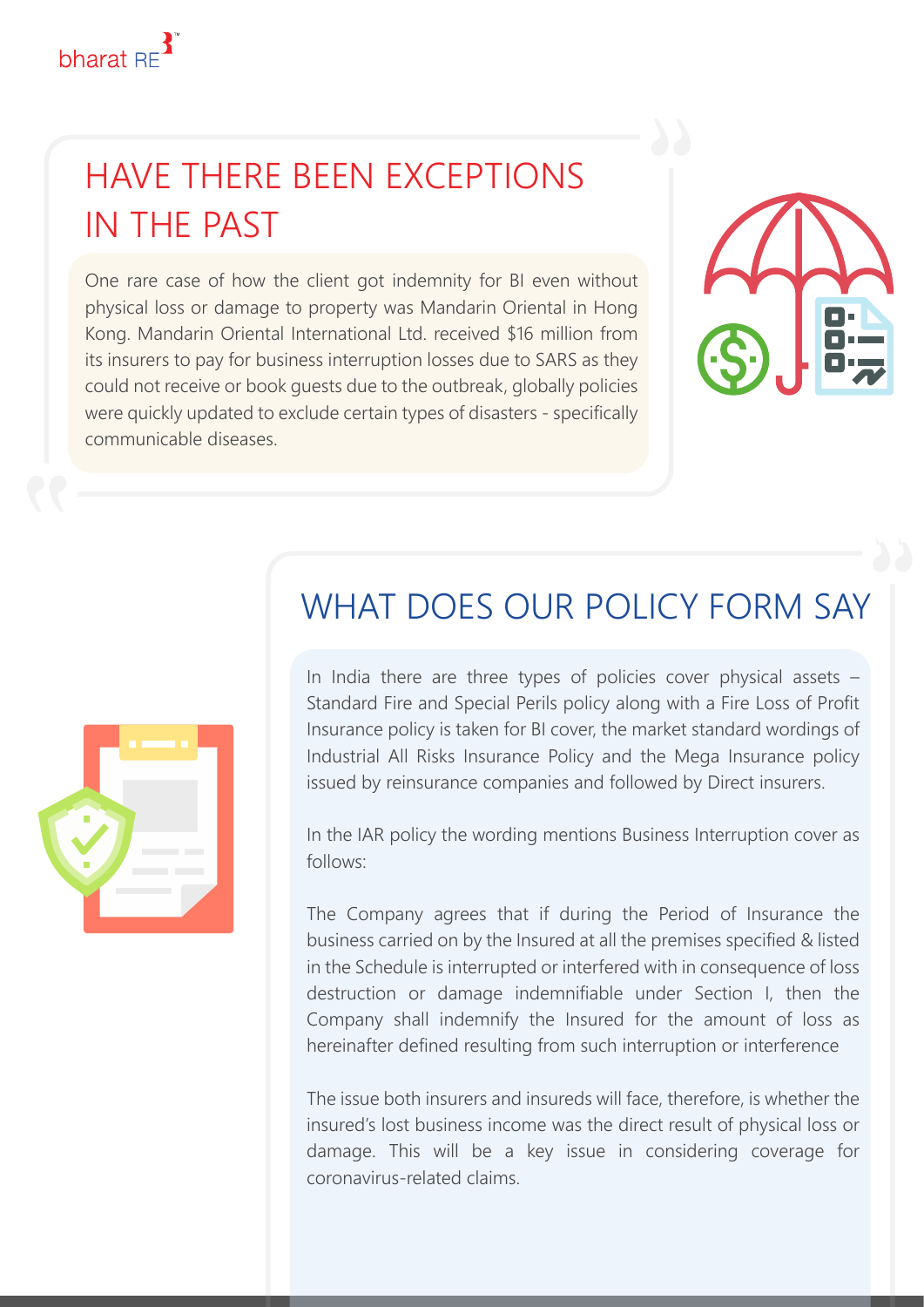

Coronavirus-related losses that businesses are experiencing to date are typically due to causes other than physical property damage – e.g., people are staying home from work – they are not producing necessary good and services for other businesses, they are not traveling, and they are not purchasing goods and services to the same degree. None of these causes of economic loss are related to physical damage to the insured property.

A restaurant in the heart of New Orleans, US tourism district filed a lawsuit during March 2020 asking a state judge for a declaratory judgment that its business-interruption policy will cover its damages if it is ordered to close by civil authorities in response to the coronavirus. The lawsuit maintains that the virus physically infects and stays on surfaces for up to 28 days and that contamination of the insured premises by the virus would be a "direct physical loss needing remediation to clean the surfaces of the establishment." It likens the coronavirus infection to cases where the intrusion of lead or gaseous fumes has been found to constitute a direct physical loss.

The complaint formally has asked the judge to affirm that because the policy does not contain an exclusion for a viral pandemic, there is business income coverage for any future civil shutdowns of restaurants due to physical loss from coronavirus contamination.

#### NON-DAMAGE BI EXTENSION

Some insurers outside India who have given a Non-damage Business Interruption cover under the Property All Risks policy. In practice, BI cover is more likely to be triggered as a result of COVID-19 where the policy contains a relevant non-damage BI extension for infectious diseases. Such extensions can take various forms. One common form sets out a list of 'specified' diseases and covers BI arising from the occurrence of such disease at the insured premises that causes restrictions on the use of the defined premises on the order or advice of a competent authority. However, given the timing of the outbreak, currently active policies written on this basis are unlikely to expressly include cover for COVID-19.